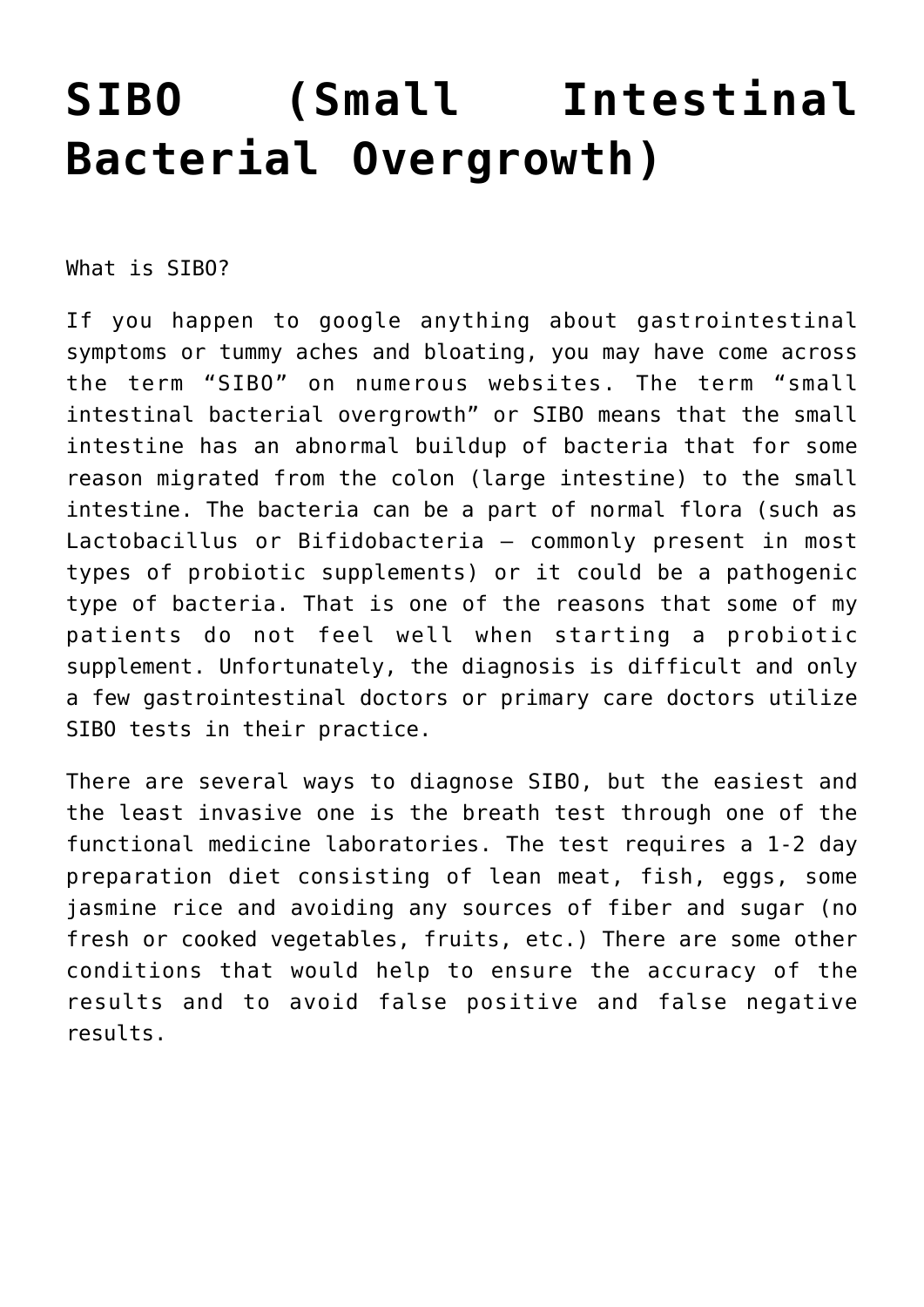

Bloating, Constipation, Diarrhea, Weight Gain, Diabetes? SIBO may be the cause

Symptoms of SIBO

- Nausea
- GERD (acid reflux)
- Bloating
- Diarrhea
- Constipation
- Joint pain
- Malabsorption of fats, vitamins, and nutrients
- Weight loss/gain
- Brain fog
- Fatigue
- Rosacea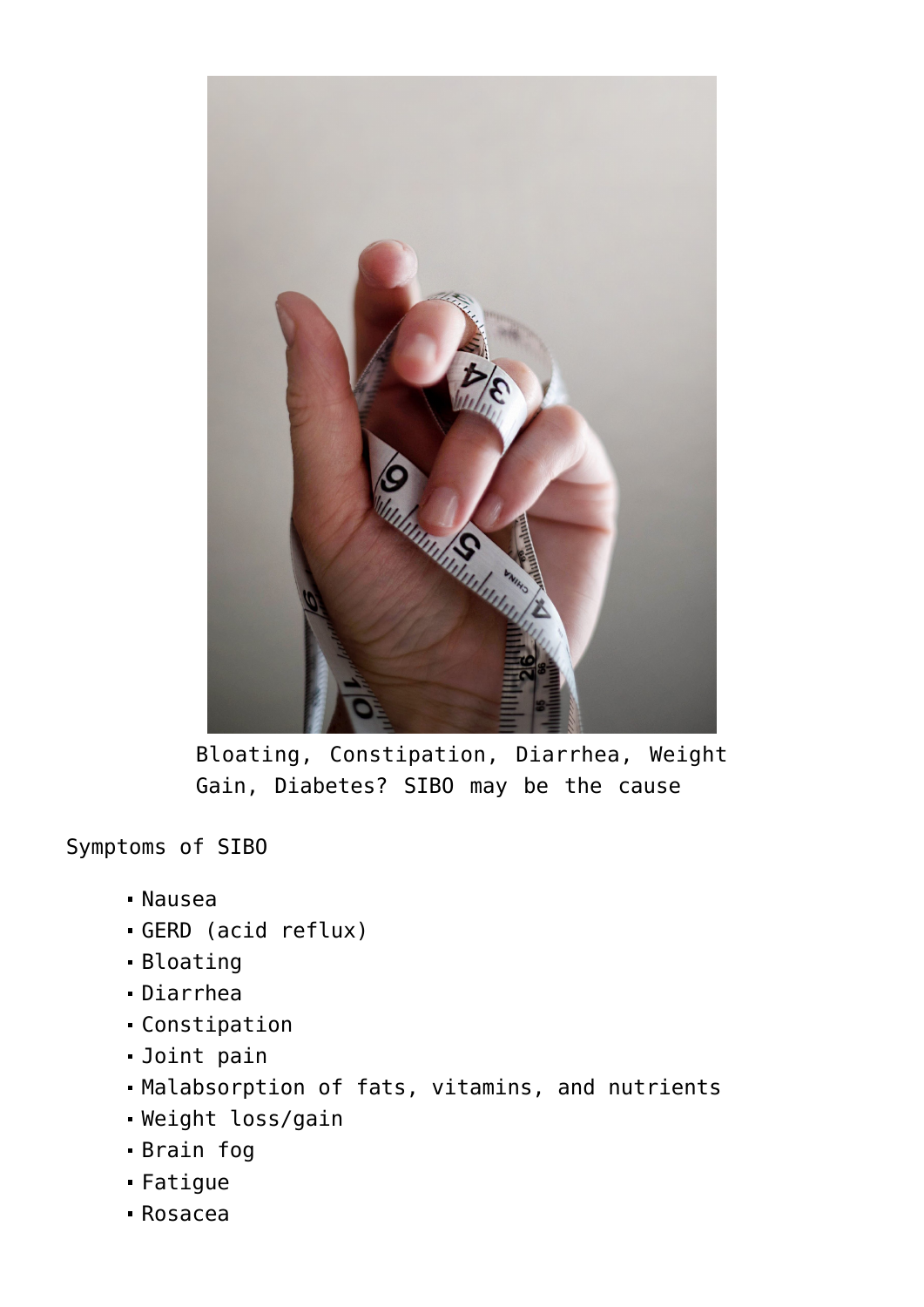- Depression
- Diagnosis of IBS-D or IBS-C or mixed type
- Food Intolerances
- Chronic diseases (diabetes, fibromyalgia, chronic fatigue syndrome)

Causes of SIBO

- Scarring (can be caused by Crohn's disease)
- Pelvic adhesions (due to major abdominal surgery, such as Cesarean section)
- Damage to the nerves and/or muscles of GI tract
- Food poisoning or Enteroviral acute illness (norovirus, rotavirus, Hand-Foot-Mouth Disease)
- Parasites
- Underlying conditions (for example, slow thyroid function – causing constipation and stagnation)
- Low stomach acid and long-term use of PPIs, such as omeprazole.

There are a number of other causes that can express as SIBO. Every patient has to be treated individually to find the root cause of SIBO.

SIBO Diagnosis

SIBO diagnosis may involve 2-3 functional lab tests. The three tests I use most commonly in my practice are:

*SIBO breath test* is done at home with 1-2 days of simple diet rules and shows what kind of bacteria is present in the small intestine. The treatment will differ depending on the results of the gases obtained in this test.

*Organix Dysbiosis Urinary Test* helps to identify if there is yeast or bacterial (or both) overgrowth in the small intestine. This test can be done at home by the patient and requires one urinary sample. It also helps to monitor the progress of the patient treatment (as well as a decrease in patient's symptoms). *Comprehensive Stool Analysis* in some